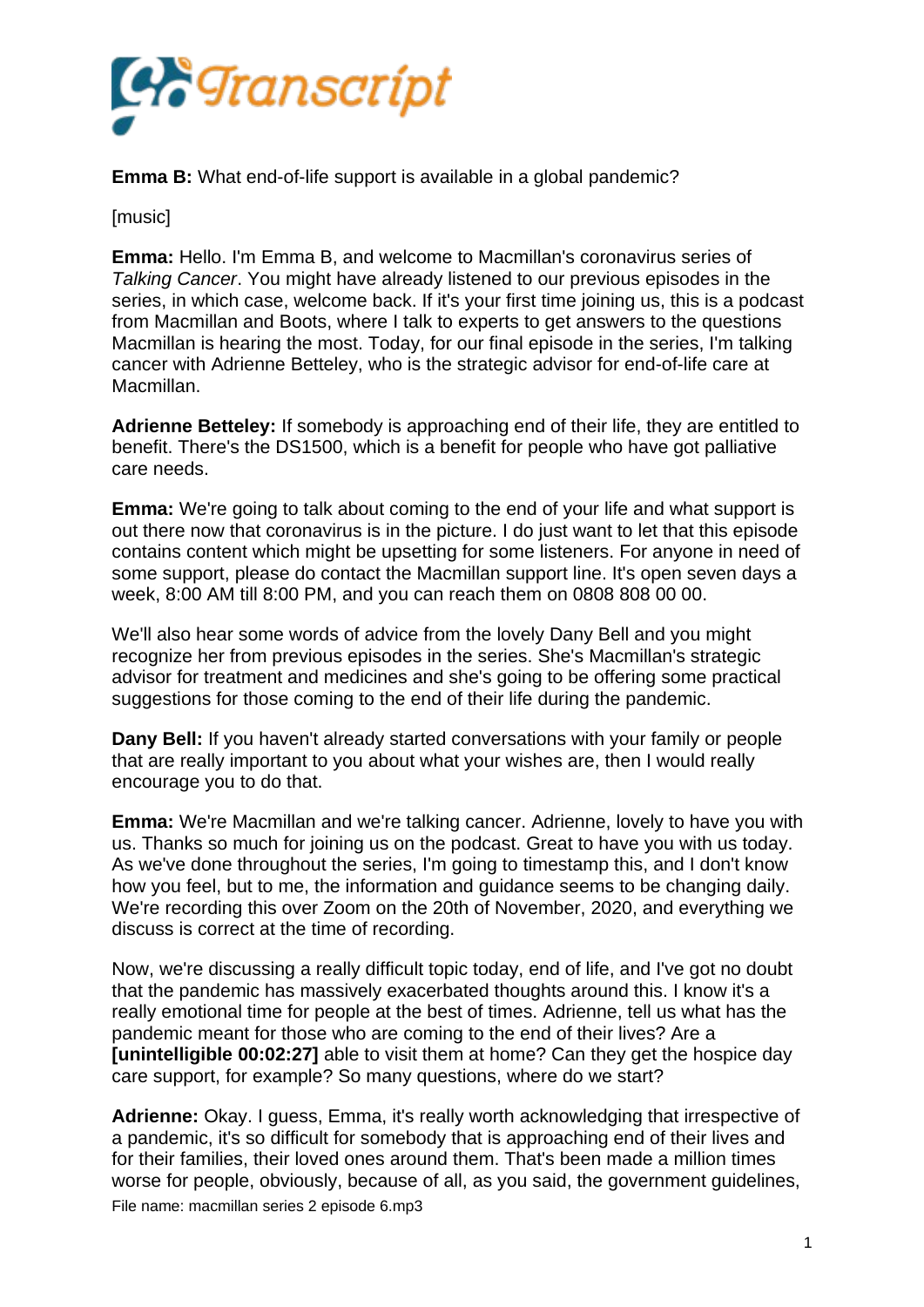

changes in them. It's really difficult to understand what you can and can't access from a support perspective and that's been really hard for people.

The other thing I just wanted to talk a little bit about as well is what do we mean by end of life care? Because I think sometimes people think it's just those last days, minutes of life, but actually, when health professionals talk about end-of-life care, and particularly for somebody with cancer, it's more about somebody who's got, for instance, an incurable cancer, but they may well have quite a long period of time to live. It may be a year, months weeks, days, hours of life. It can be any of those things, really, and it's important that people do get the support as early as possible to then have that continuity to be able to develop relationships with the professionals.

What impact has the pandemic had? It's obviously made it more difficult for people. I think particularly early on in the pandemic, it was really hard because people thought they couldn't go to hospital, thought they couldn't access services, were really frightened, which didn't particularly help people in accessing the support that they need, but I do want to reassure people they can get that support, they can district nurses coming into their homes, they can still go to a hospice.

You mentioned hospice day care, so there have been some services that have had to have to be adapted, for instance. Some hospices have had to use their day care and adapt it and change it into inpatient provision, particularly when there were more beds needed, particularly early on in the pandemic, but some of the services are still being delivered more as an outpatient.

I guess the other thing is to acknowledge that actually health and care professionals visiting people at home particularly, they really are trying to reduce contact. They don't want to spread the virus, so they're being really cautious. There may be situations where people are still accessing the services, but it may be in a virtual way. It may be by telephone, it may be a video call, and they may have less face-toface contact, which is obviously hard for people because they want to see a real person in the flesh, so to speak, but they are still able to access all of those services.

**Emma:** Just expanding a little bit on the palliative care that people can expect at home. I think that's been a particular concern that we've been hearing at Macmillan. Can you just maybe dig a little deeper into what people can expect and who they might talk to, those pathways of communication, in order to get the best out of that palliative care they can expect at the moment?

**Adrienne:** Yes. Particularly at home, there are various different aspects of palliative care that they can access. There is palliative care that they can get through their GP, through their district nurses, community nurses coming into their homes. it could be physio, it could be occupational therapist, and or it could be, for instance, McMillan's specialist palliative care team, which may be a specialist palliative care nurse when things are more complex.

I guess if people are really struggling, there are lots of other means of support as well. There are local hospices in some areas, although not all areas, there is our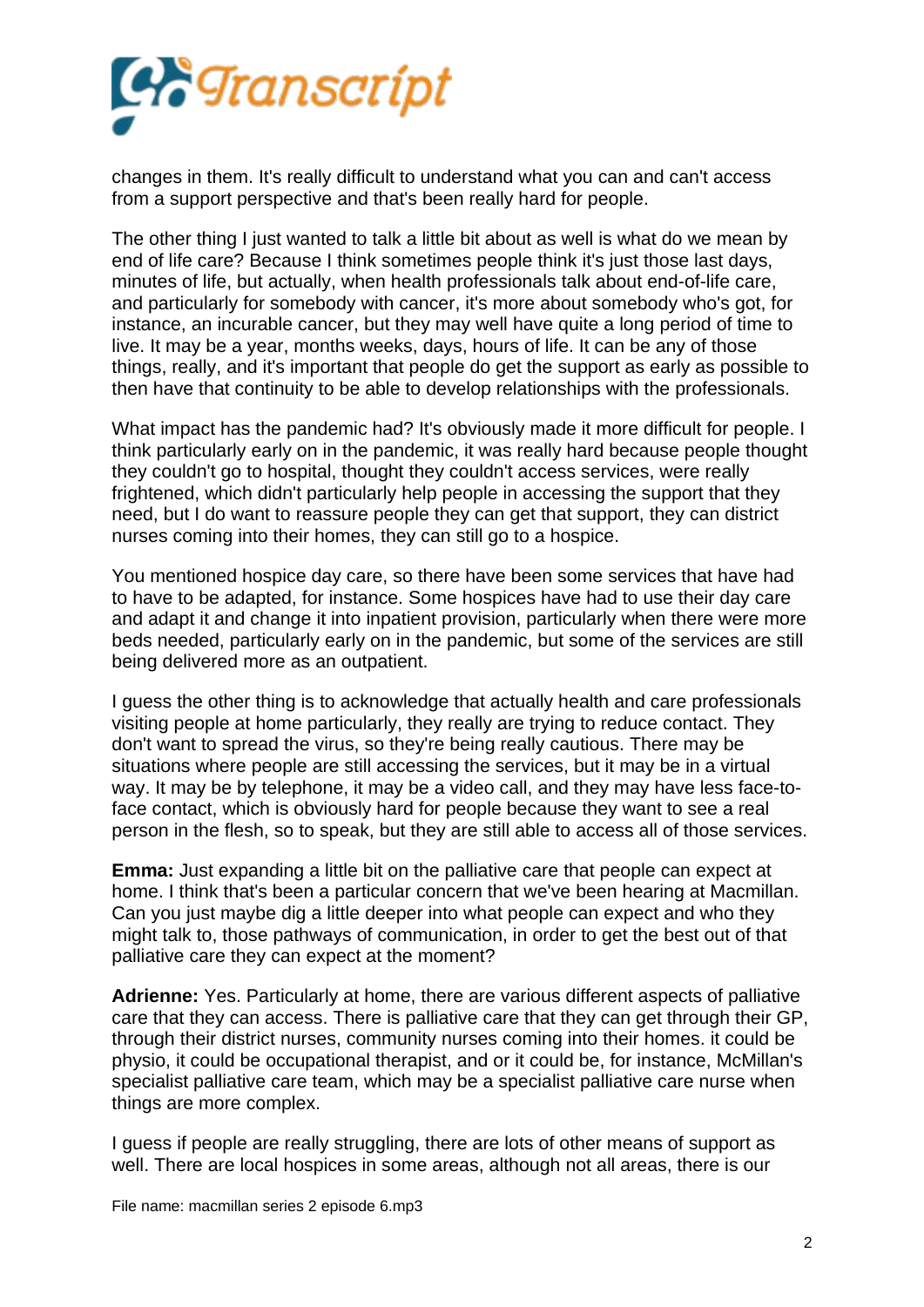

Macmillan support line, which is available seven days a week, 8:00 AM to 8:00 PM, that can offer guidance and support. We've got an amazing website. You can get all sorts of information on there.

There's also Boots pharmacies, which are able to support people with urgent supply and delivery of medication, which is absolutely vital for people, because obviously, the more your condition deteriorates, the more likely you're going to need more complex medication. You can also get virtual appointment with Boots Macmillan Information Pharmacist who can give you and your loved ones and carers information about medication and any potential side effects, as well as guiding people to more specialist information support. You can book a virtual appointment with Boots @boots.com/macmillan.

**Emma:** One of the things that's creating the most anxiety amongst people, patients, relatives, carers is consistency. Adrienne, would it be fair enough to say, I think with the changing landscape, as frequently as it is, and various areas of the country dealing with this pandemic in their own way, to a degree area to area, that is still really important to check with your healthcare professionals because what might might be okay in one place isn't okay in another, for example?

**Adrienne:** Yes, absolutely fair to say. There is different provision across the UK, and even the fact that we've got four nations who have different guidance. It's really important even within your own country, within your own local area, if you are being provided support by a healthcare provider, for instance, they may have different rules and regulations. Each hospital will have their own policies about visiting, things like that.

The community teams will work slightly differently, again, to fit in with the local needs and the local services, so you absolutely do need to check in with whoever your point of contact is, whether it's a specialist palliative care nurse, whether it's your Macmillan nurse that's at the hospital, whichever the provider is, it might be an acute oncology nurse, for instance, but do speak to them about what you can access.

**Emma:** We're in the middle of a pandemic and I guess one of the biggest worries, seems so obvious really, is that what happens if somebody is coming to the end of their life and they catch coronavirus, what happens then? It's hard to believe that, but, of course, it is what might happen. What should they do if they're getting symptoms?

**Adrienne:** Obviously, somebody who potentially might be having still palliative chemotherapy who's approaching the end of their lives is going to be, for instance, more susceptible, but that would be the case if we weren't in the midst of a pandemic and they could be more susceptible to things like a chest infection. Don't feel too alarmed. Lots of people manage to cope with coronavirus, don't always have extreme symptoms. Sometimes people just have loss of taste or they might have a bit of a persistent cough or whatever, but it's really important that you notify your healthcare provider and try and get tested as quickly as possible and follow all the government guidelines as you would in any situation.

File name: macmillan series 2 episode 6.mp3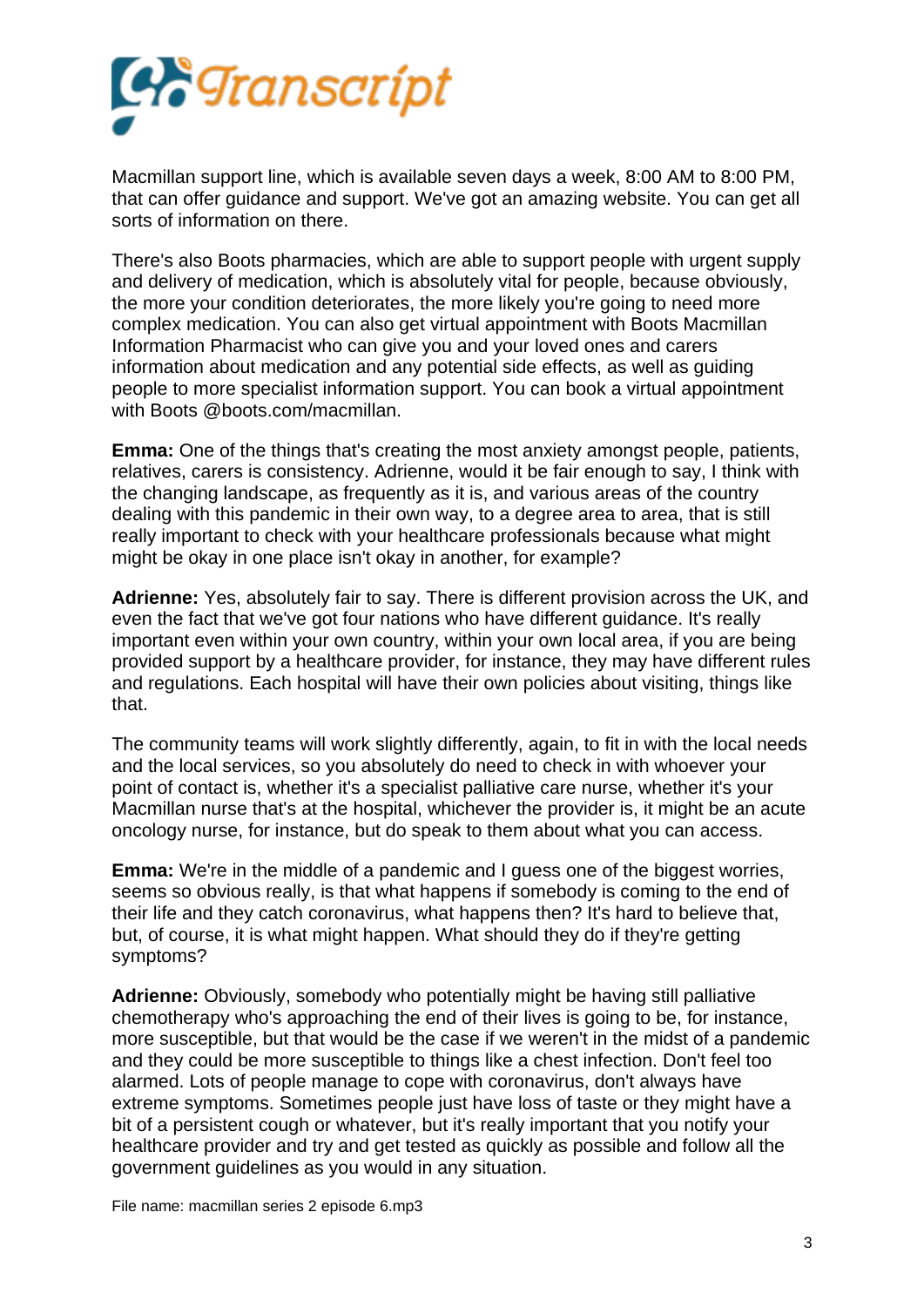

It's about reducing any contact, about trying to stay in isolation. I do want to reassure people they can still get the support that they need, even if they were to get coronavirus and they were terminally out, for instance.

**Emma:** I don't think it's news at all that, of course, the pressures on the NHS and the pressures on healthcare services are immense during this time, and how everybody is dealing with this is definitely affecting people's care for all sorts of different conditions. What if people are being discharged to go home but feel that they haven't been sent home with the right support or the right care package, what happens if you are a relative or a carer and you are concerned that people have been sent back and you're not really that everything has been done that could be?

**Adrienne:** That can sometimes happen even when we're not in a pandemic. It's really important to get in touch with your local GP surgery, who can put you then in touch with the community nursing team, so you can expect to be able to have a visit from a community staff nurse or a district nurse who come out and do a holistic assessment. They'll look at all of your needs in your home.

They'll think about, do you need a bed downstairs, for instance? Have you got access to a toilet? All of the really practical things, as well as you need to also think about, are you getting the right benefits? That's really important, particularly in the current climate when people are really struggling financially. If somebody is approaching the end of their life, they are entitled to benefit. There's the DS1500, which is a benefit for people who have got palliative care needs. That can be fasttracked if you are approaching end of your life and your GP can sort that out or your Macmillan nurse.

Again, if you are not sure, then please do get in touch with Macmillan support and they can point you in the right direction. Particularly on the support line around the finances, we do have a benefits checker, which is fantastic. You can do it online, check if you're getting the right benefits or if your loved one's getting the right benefits. I would really urge people to make sure they do get the right support, but it is out there and they can get it.

**Emma:** One of the effects of the pandemic, as you've clearly explained, is that there is pressure on resources and face-to-face contact is reduced, which means that sometimes there may be family, relatives, friends who find themselves in the caring role that would normally be given by a healthcare professional, which is quite a scary, overwhelming experience for a lot of people. How can they best support their loved ones at the end of their lives and what does the guidance so far allow for?

**Adrienne:** Again, even when we're not in a pandemic, often people do get involved in the care and support of their loved ones at home because there isn't usually the 24/7 support that you would hope to be able to get. If you are looking after somebody, you may get involved in doing some of their personal care, things like that, you may be involved in support in giving them medication, for instance, but they can still access the support from their community team who can talk them through all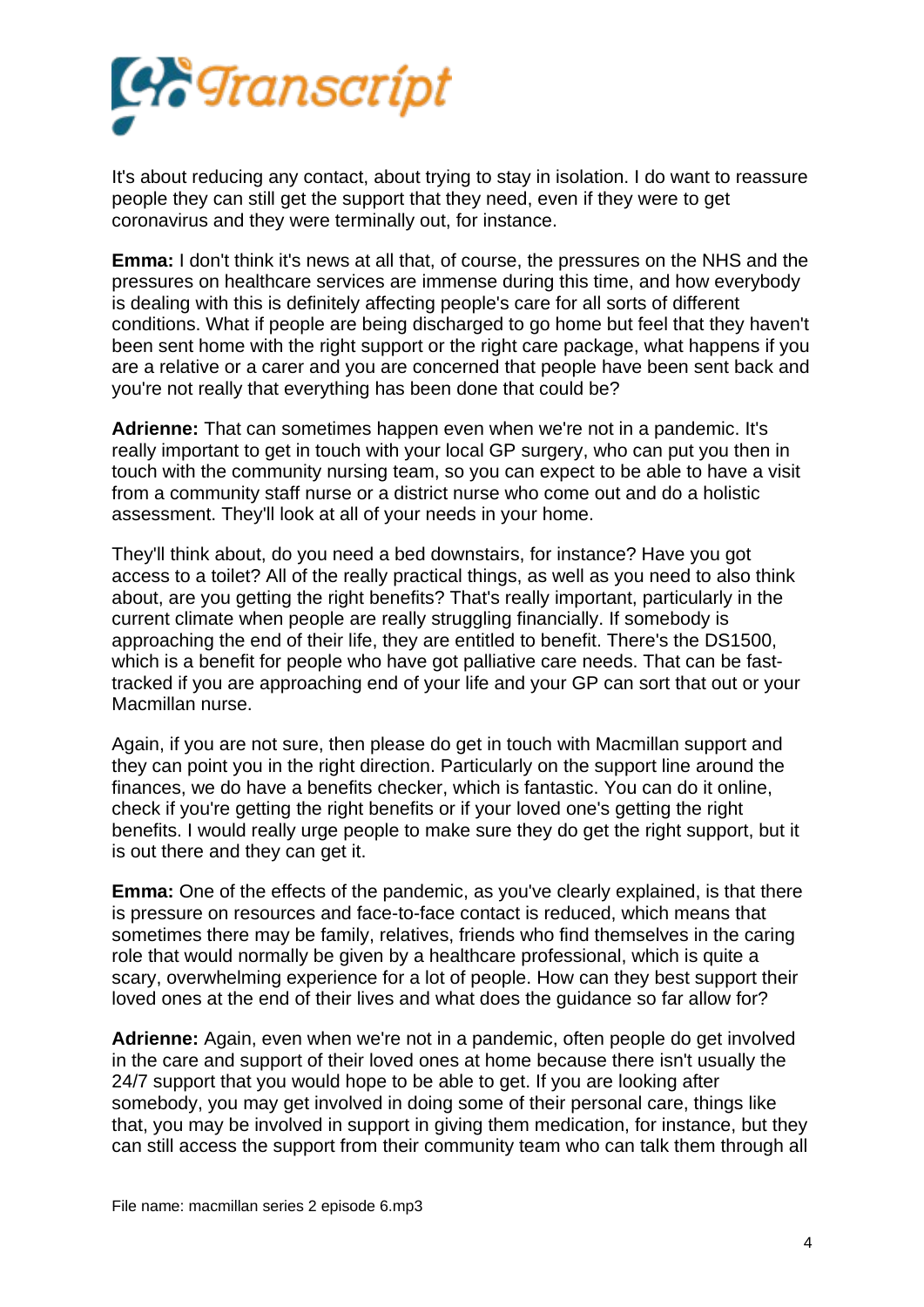

of this, whether it's virtual, whether it's coming along and show them how to do things. They won't be own. I really want to reassure people they're not alone.

Also, we need to make sure the carers themselves are supported. They're entitled to a carer's assessment. There may be other sorts of support that they can get. Again, they may be entitled to benefits themselves. Again, it's really worth phoning up our Macmillan support line to see what they're entitled to and what they can get.

**Emma:** Practical, basic questions. For example, if a relative needs to move in with somebody that they are then going to look after, is that allowed at the moment?

**Adrienne:** People are still allowed to provide that care for somebody at the end of life. They do have to follow the guidance, but the best thing that they can do, particularly, is to ask their healthcare provider. Speak to their specialist palliative care nurse, for instance, the Macmillan nurse, speak to their GP or district nurse and just ask what is feasible. Nobody would stop somebody being with their loved one at home if they were caring for them. Obviously, people are using their own sensible, pragmatic judgment about supporting a loved one because it's so important to be with somebody, isn't it? It's absolutely crucial.

**Emma:** Just to be clear, Adrienne, if you are finding yourself in the caring role at the moment during the pandemic, you are not expected to take on that role as the healthcare professional, are you?

**Adrienne:** Oh, absolutely not. You may end up doing some practical things supporting your loved one at home, but that wouldn't mean you'd be doing really complex things like administering high doses of medication or dealing with really complex care. Anything like that that would be delivered by a healthcare professional will still be delivered by a healthcare professional.

**Emma:** Just briefly, as well you mentioned, obviously, we need to make sure that our carers are looked after. In terms of support out there for carers, is there someone on the end of the line if this is all too much on occasion and you need to offload and really find some support that way?

**Adrienne:** Yes. Usually, the community teams who are providing that support are also there for the carer and not just the individual themselves. There are lots of other sources of support. Again, our Macmillan support line is there for people. Please do phone up, get that support. There are other sources of support. There's booklets around caring for somebody at the end of life. There's a guide about that. There's also a Boots Macmillan Information Pharmacist, who we mentioned earlier, who can also support carers and loved ones. Do make an appointment virtually or speak to him in-store. There are some fantastic organizations as well, like Carers UK, who will offer support and advice.

**Emma:** Adrienne, please don't go anywhere, stay with me. We'll talk more in just a minute.

[music] File name: macmillan series 2 episode 6.mp3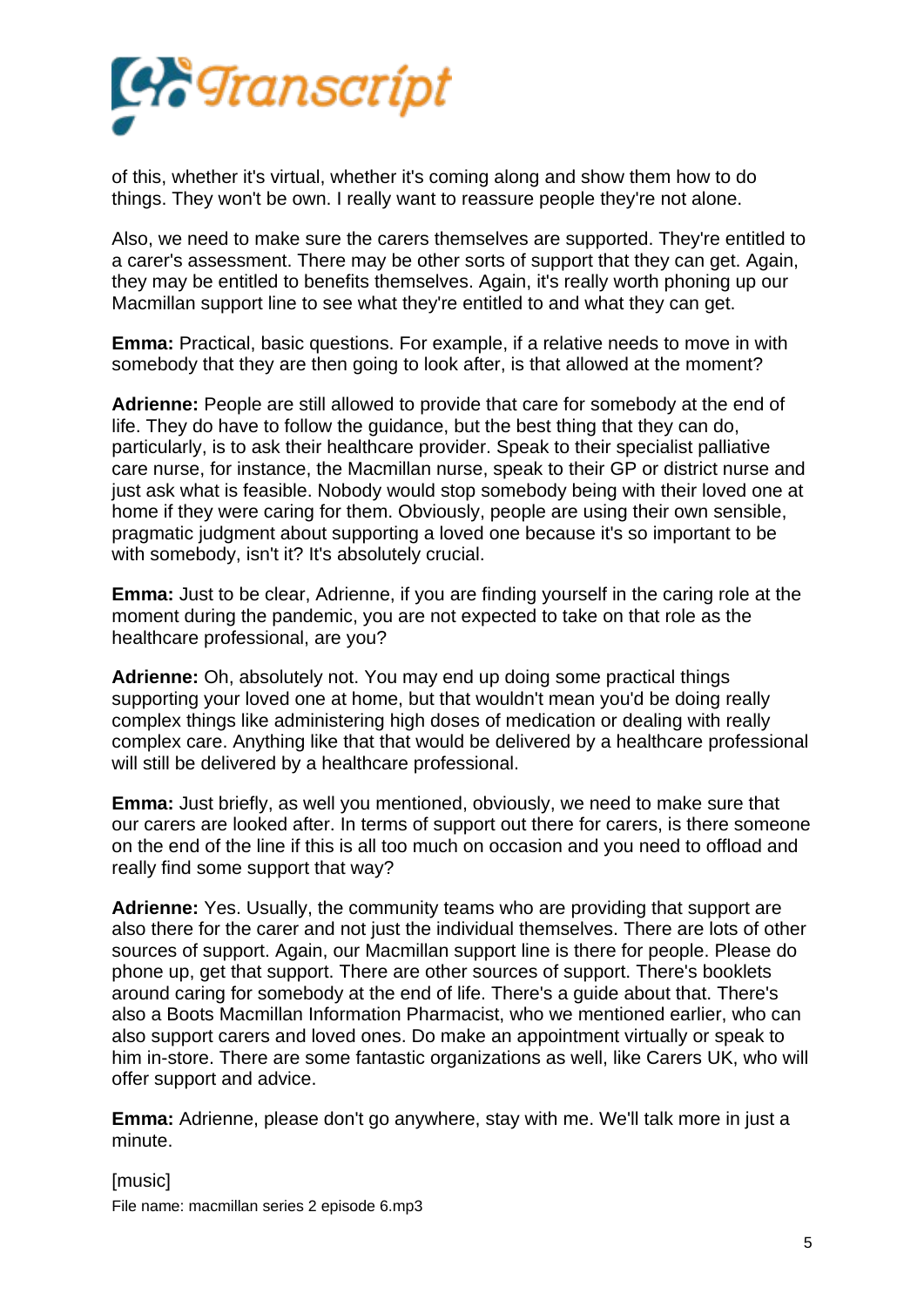

**Advertisement Emma:** Questions about cancer Boots and Macmillan are by your side from the moment you're diagnosed through your treatment and beyond. Our Boots Macmillan Information Pharmacists are on hand with specialist support, from helping you make sense of your diagnosis to advice about living with cancer. You can find them in your local Boots pharmacy or online via video appointment. Visit boots.com/Macmillan for more information, subject to pharmacist availability

**Emma:** Adrienne, we've been talking a lot about what Macmillan's support line is hearing from our callers. What can people do to feel more in control at a time when everything feels uncertain?

**Adrienne:** Even when we're not in a pandemic, there is so much uncertainty about end-of-life care. Often when people living with cancer that is treatable but not curable, they are living with uncertainty and trying to maintain hope. One thing that people find really beneficial is having a really good conversation with your health or care professional. It's really important to have open honest discussions that the professional will tell you about your prognosis, about what you can expect, what treatments, what choices there are.

One of the best ways to do this is to have what we call an advanced care planning conversation. It's also known in Scotland as anticipatory care planning. That's really about a nurse or a doctor talking to you and saying, "What matters to you? What's important to you?" Then being able to write down your preferences and wishes, and think about things like if you were to lose capacity, who would you want to make decisions on your behalf, and actually naming that person. Things like would you want to refuse specific treatments at the end of life?

When people have those conversations, they're really, really hard conversations to have, but actually people feel quite empowered and it does almost instill a sense of hope because people feel this sense of, "Okay, I've done that, I've sorted out, I've got my affairs in order. I'm able to have also written my will, I've talked about my funeral, all of those things. It then enables them to think about the here and now and the quality of life and trying to get the most out of life. That is a really empowering thing to do. I really would implore people to have those really good conversations and talk to their loved ones about what matters to them as well.

**Emma:** It seems like that would be one of the most difficult things in the world to do, but I instinctively understand the kind of space to breathe that it gives you once that's done.

**Adrienne:** I have to say, with my own mom, when she was dying, she had esophageal cancer, and she went upstairs with her Macmillan nurse and had a private conversation. I felt a bit left out at the time, but we talked about it afterwards. When she came back downstairs, she said, "Oh, Adrienne," she said, "I feel so relieved. I didn't realize I could die at home. I've planned which bed I'm going to die in. I don't want to be in the same bed as your dad. I know what support I can get." It's such a sense of relief to have it out in the open, to talk about it, and to know what to expect. That's hugely powerful for people.

File name: macmillan series 2 episode 6.mp3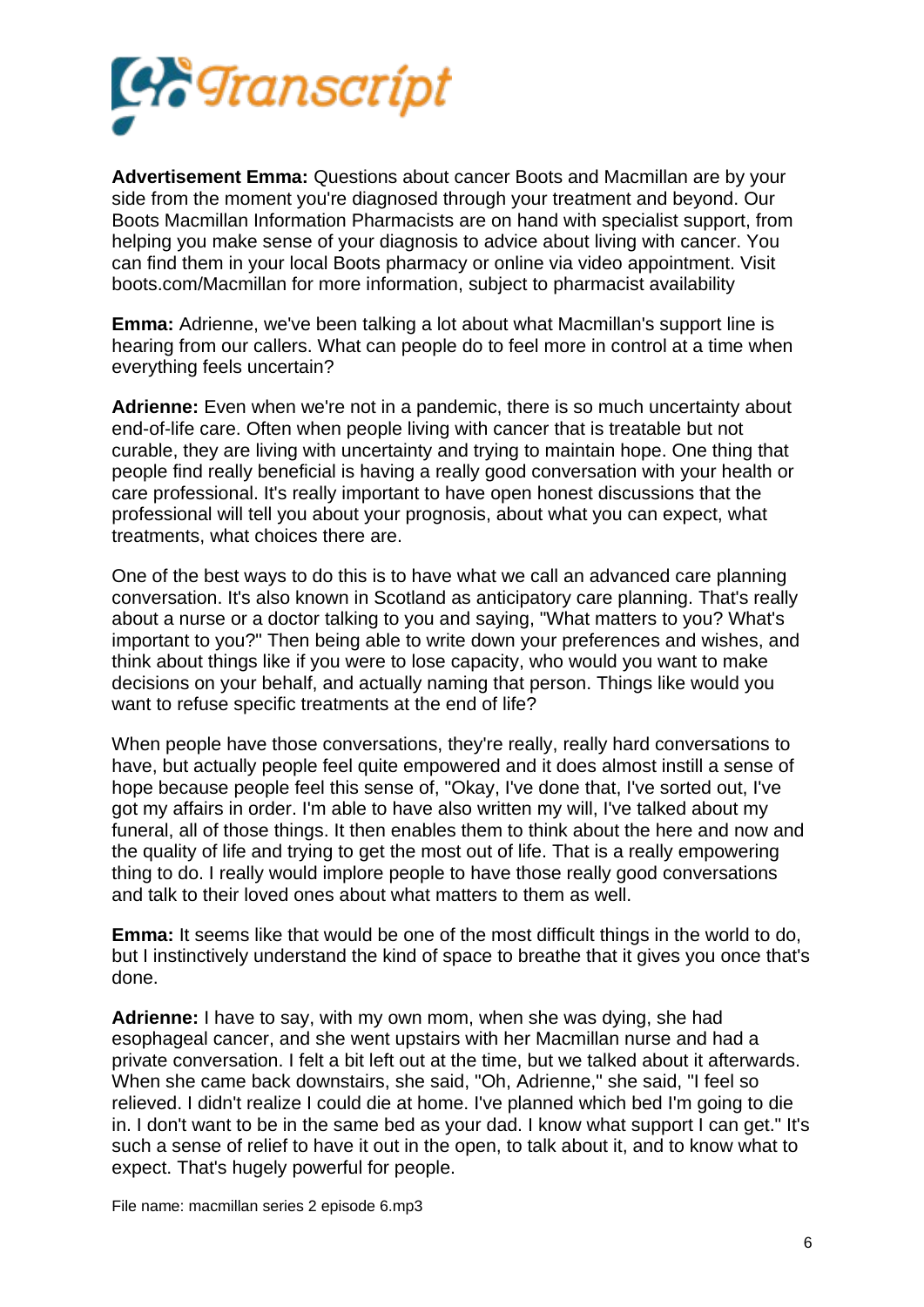

**Emma:** I guess, as well, Adrienne, never forgetting family members. There's always somebody on the end of the line, we know that, at Macmillan if you are struggling.

**Adrienne:** Absolutely. I really would urge people to do that, and particularly for those who are bereaved as well. Bereavement support is a bit variable across the country. Sometimes people have to wait to access it, but the Macmillan support line is a really great source for people to actually phone up and just have a listening ear at the other end. Sometimes that's all people need, just somebody to talk to about how they're feeling, because particularly for grief and loss, it's a normal part of living and dying, isn't it? We all experience it.

**Emma:** Of course. Adrienne, amazing to talk to you, especially with such a sensitive and difficult topic at such a bizarre time that we're having at the moment. Thanks so much. You take care.

**Adrienne:** Thank you.

**Emma:** Now we talk to Dany, who is back to give us some practical advice for people coming to the end of their life in a pandemic.

**Dany:** Hi, everyone. I'm Dany. You might recognize me from previous podcasts. I'm a strategic advisor and I work at Macmillan. Just a few tips for people around end-oflife care. My first tip and probably the most important is, if you haven't already started conversations with your family or people that are really important to you about what your wishes are around where you want to be cared for, things you want to do, et cetera, then I would really encourage you to do that.

We have some really good tools that can help you do that. At Macmillan, we have an advanced care plan planning booklet and it gives you general information on how to talk about your preferences and your wishes with your family, any legal issues, so if you need to give power of attorney to anyone.

I guess, the second tip would be that it would be really nice for you to involve people that you care about in the practicalities so that you don't do things alone. If you haven't got a will, it's really nice to involve your family in that so that they know and also can think about the support services that you want to draw on or that would help your family. I guess finances is often a thing that people worry about, and we do have a guide for end-of-life care that, again, has sections in it around getting financial help and also some information in there for your relatives.

I guess, lastly, it's really important to maintain contact with people and maintain activity. It's hard at the moment with restrictions, but there are ways to do things safely to still enjoy that human contact and get fresh air and undertake other activity. Whilst it's a really difficult time probably for you and your family, I would absolutely stress that those sorts of things are really important.

**Emma:** Thank you so much for that, Dany, some really useful advice there. For more information about the topics Adrienne and I have talked about in this episode, head to our website, macmillan.org.uk/talkingcancer. There are lots of really helpful File name: macmillan series 2 episode 6.mp3